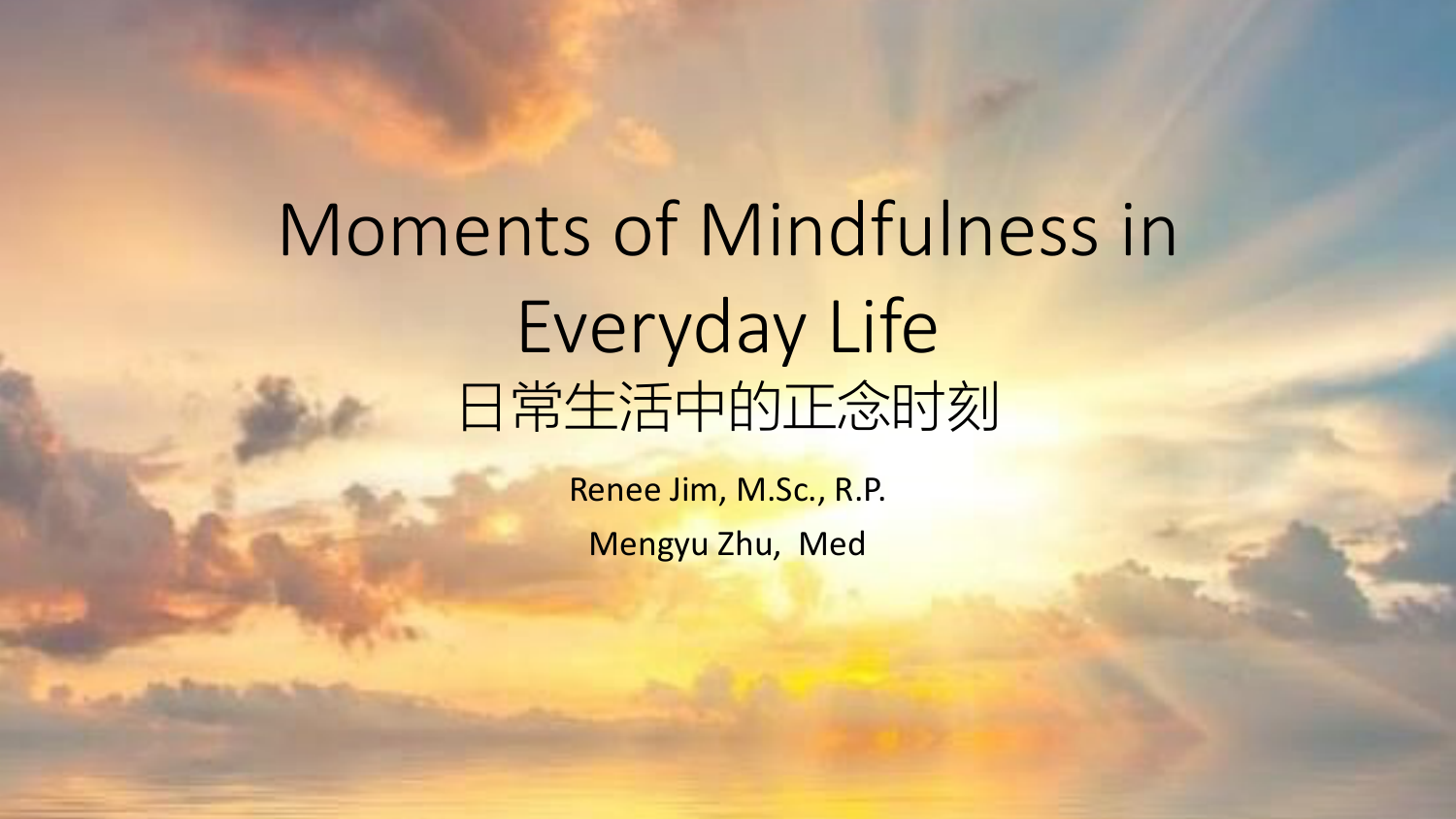#### What is Mindfulness? 什么是正念?

*"The awareness that emerges through paying attention on purpose, in the present moment, and nonjudgmentally to the unfolding of experience moment to moment"*

- *Jon Kabat-Zinn*

(正念) 是不带目的性地关注当下和不带批判地观察每时每刻的经历所产生的一种觉知

*"Awareness, of the present moment, with acceptance"* - *Chris Germer* (正念) 是一种能让我们能欣然接受当下时刻的意识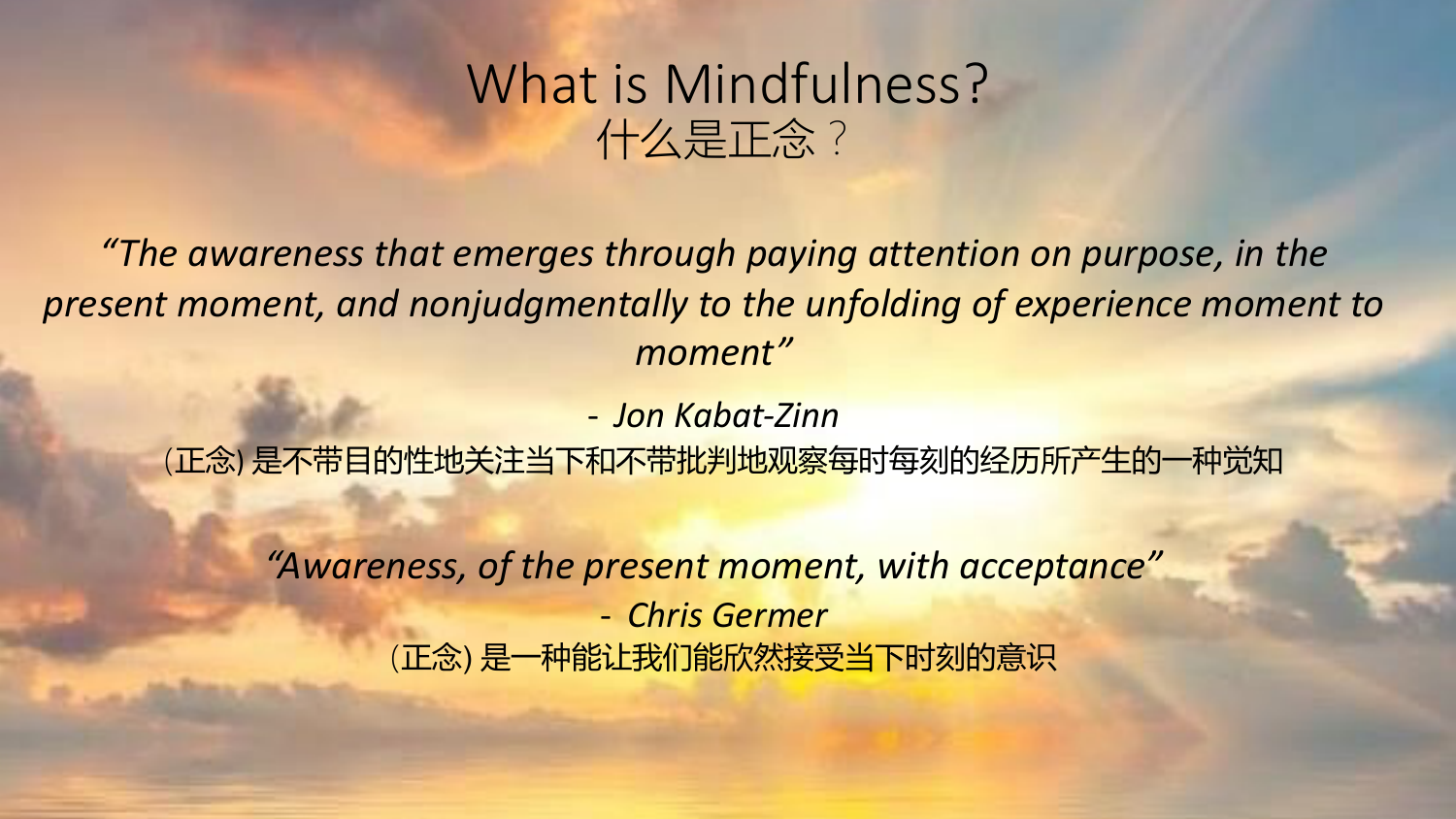#### 9 Pillars of Mindfulness 正念的九大基础

- Non-judging notice but don't judge 不带评价: 注意到自己的想法但是不予以判断
- Patience everything takes time. There are no shortcuts 耐心: 一切都需要时间, 没 有捷径可言
- A beginner's mind see everything as though it is for the first time 以新手心态来看 待每一件事或者想法都是一次新的体验
- Trust trust in ourselves, and listen more to our inner wisdom 相信自己, 并更多的 去倾听内在心声和智慧
- Non-striving be content with the present moment 满足于当下
- Acceptance learn to allow things to be as they are 接受, 让自己学会允许事物的发 生并接受它本来的样子
- Letting go take a step back and observe our experience without judgment 放下执 念,让我们退一步,不带评判地观察我们的经历
- Gratitude being grateful for our lives 感恩我们的生活
- Generosity being generous to others around us 对身边的人慷慨大方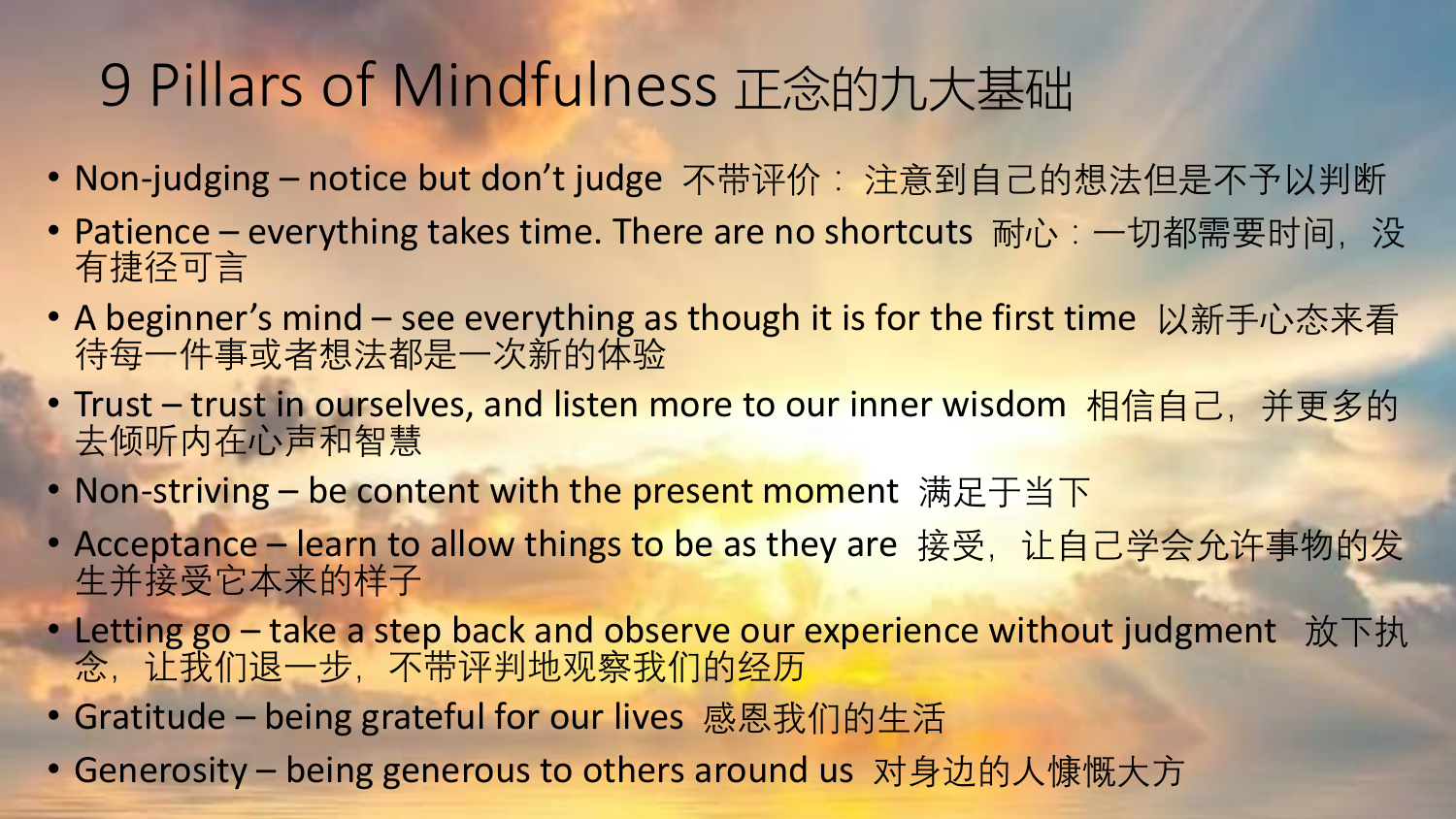#### Common mindfulness practices 常见的正念练习

- Allow yourself to stay in the present moment 允许自己体验当下的时刻
- Breathing exercises focus on the natural rhythm and the way it feels as you inhale and exhale 呼吸练习-着重于自然的呼吸节奏和感受吸气和呼气的方式
- Body Scan focus on the physical sensations that you are experiencing in that moment 身体扫描-关注于在那一刻身体所经历和体验的感觉
- Light stream technique focus on the sensations in your body and allow yourself to guide your attention to different parts of your body 光流练习-专注于 身体的感觉,允许自己将注意力转移到身体不同的部位
- Can be done anywhere and the practices can be adjusted to fit your busy schedule 可以在任何地点进行正念练习同时也能及时调整练习的形式来让它更好的融入 你繁忙的日常生活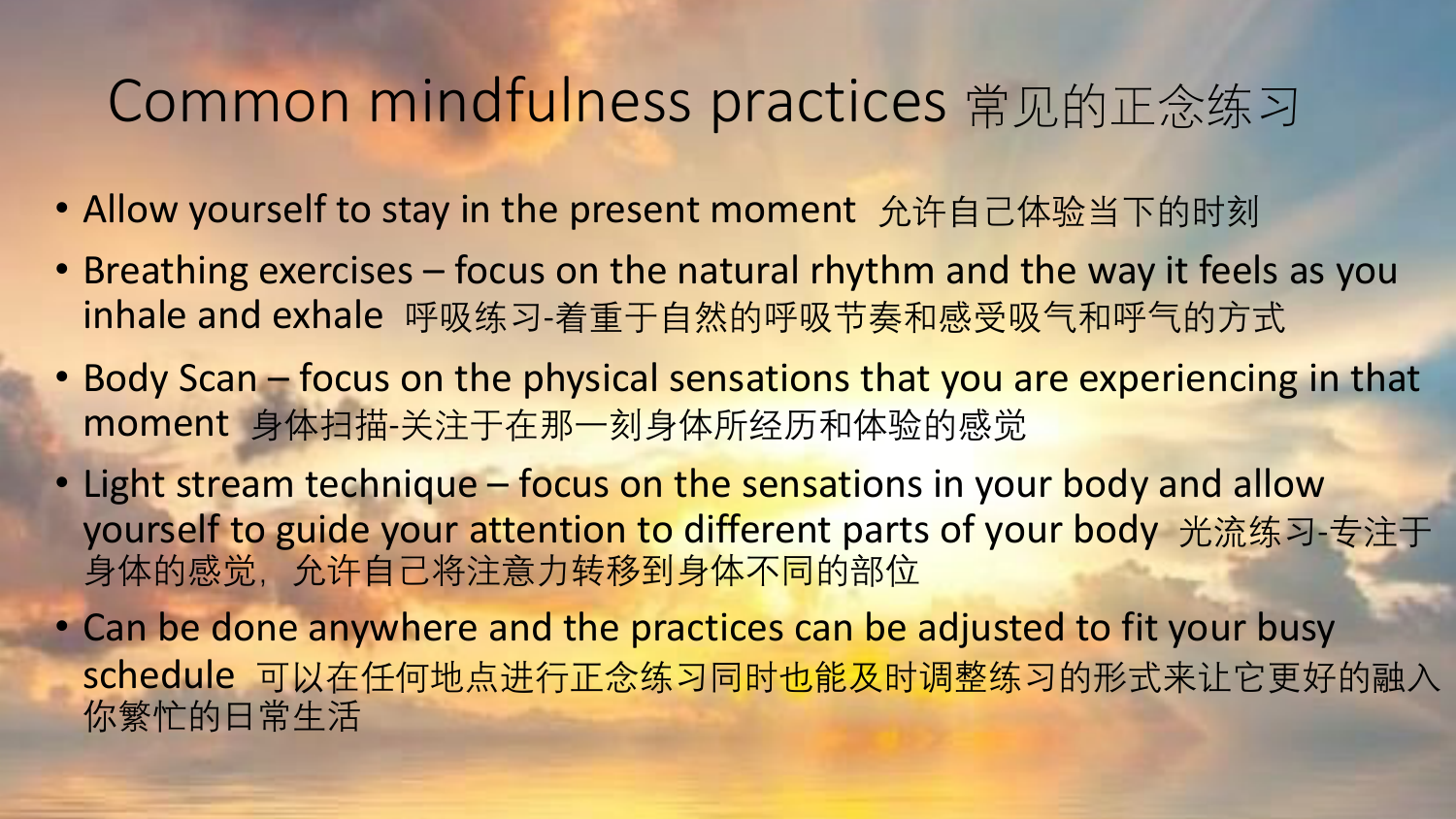#### Things to take note of: 做正念的一些注意事项

- Your mind may wander when you are just starting to practice mindfulness and this is ok. Just notice that your mind has wandered and gently bring your attention back to the experience 当 你刚开始练习正念的时候,你可能会走神但这没关系。你只需要意识到你的注意力已经分散,并 平缓地将它带回到你的正念练习中
- Don't practice mindfulness when you are very tired. Our bodies are geared to sleep when we close our eyes and chances are, you will either fall asleep or you just won't to be able to focus on your breathing 当我们身体疲倦时, 不要进行正念练习。因为闭眼会让身体误以为我们要睡 觉了,所以在做练习的期间,我们要么真的睡着了,要么就是无法专注于呼吸
- Practice consistently consistency is key to these exercises! Designate a little bit of time each day to practice 持续练习是关键。可以每天安排出一点时间来练习正念
- It's harder than it looks, so be gentle with yourself! 练习正念会比你想象的难, 所以不用对自 己太严苛。慢慢体验, 对自己好一点!
- Most importantly, mindfulness is not a practice to escape reality. Rather it is a practice to bring awareness. 正念并不是让你逃避现实的一种办法。准确地说,它能培养你的意识让你着眼于当 下。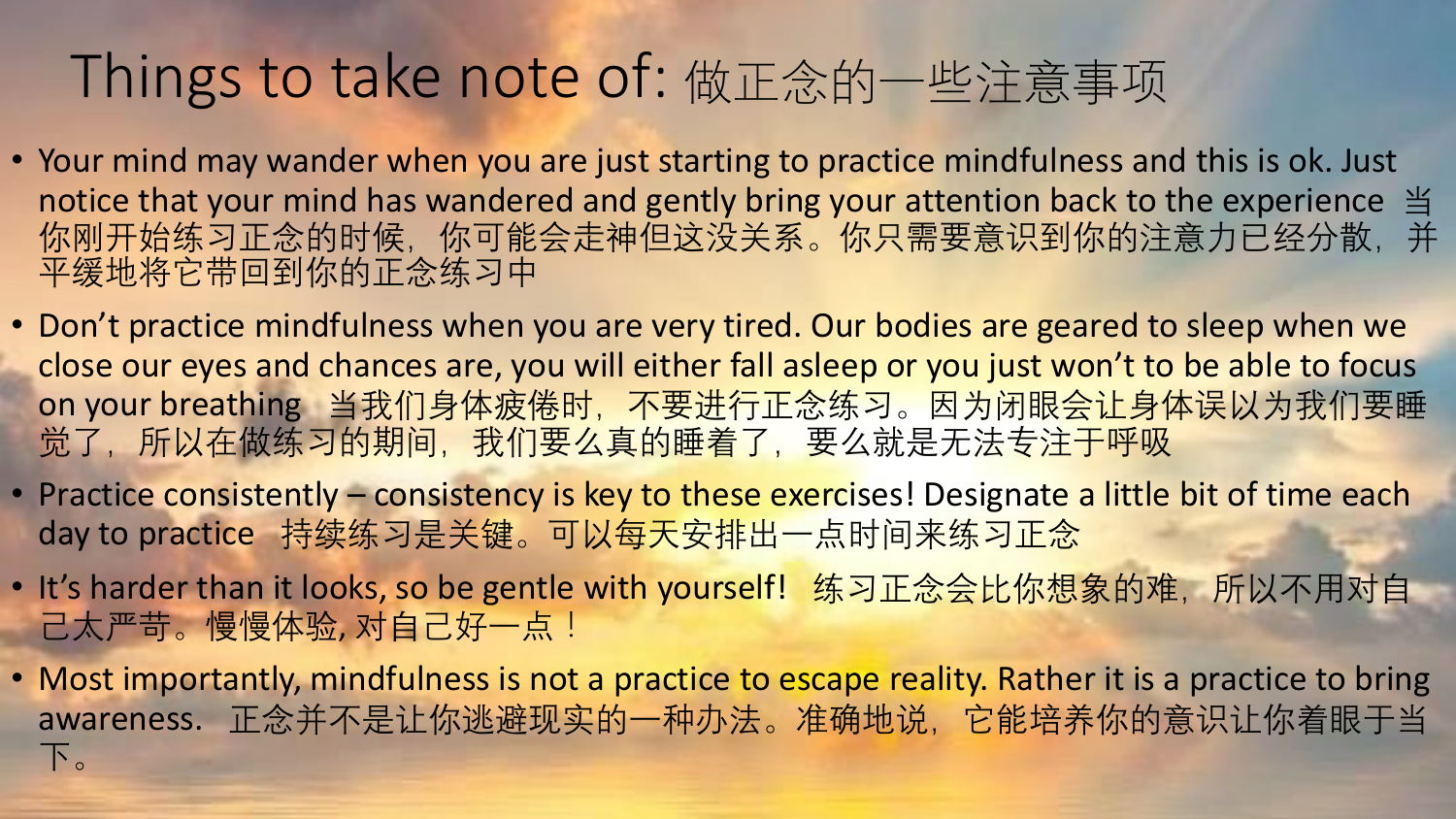# PRACTICE!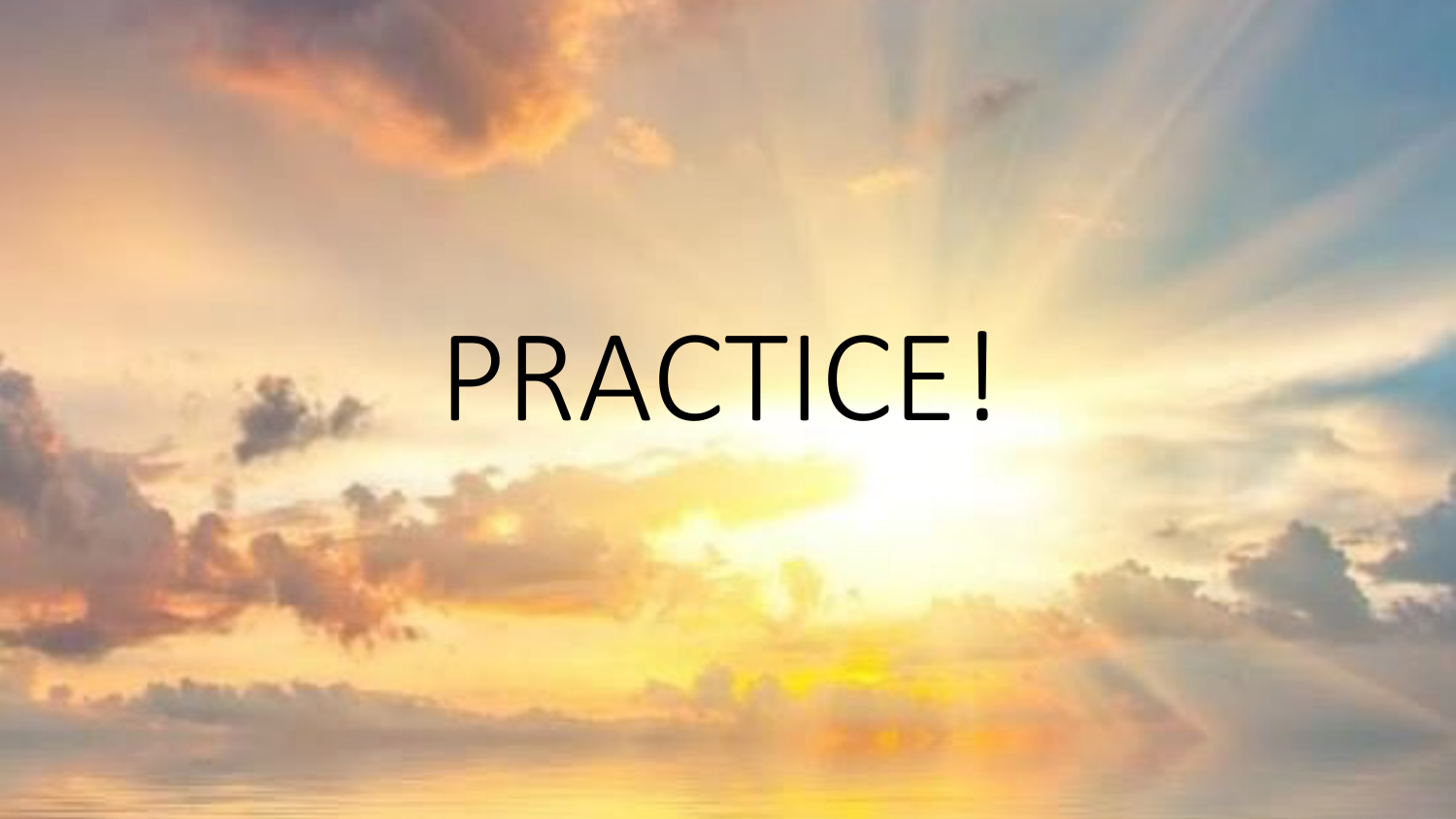#### Breathing exercises

please find a comfortable position. Close your eyes. Let your body relaxed. Feel the sensation of your body, the connection with your chair or floor, or your yoga mat. Relax any tension or tiredness. just breath soften. Now bring your awareness to your breath. Feeling the natural blow of the breath, not too long not too short, just natural. notice where you feel your breath in your body, it might be in your abdomen, your chest, or in your throat. See if you can feel the sensation of the breath. one breath at a time. You might notice your mind start to wander. It's not a problem. Just noticing It, then gently redirect your attention to the breathing. we will stay with it for some times in silence. Noticing our breath, what it feels like as you breathe in and empty the breath out. Now when you are ready, you can gently open your eyes.

请找到一个舒服的位置,闭上你的双眼,让身体放松。感觉你的身体,身体和椅子,地板,或 瑜伽垫的接触。放松你觉得任何紧张或者疲劳的地方。轻轻地呼吸。现在让我们把我们的注意 力转移到你的呼吸上。感觉你的自然气息,不用很长也不用很短。就是最自然的状态。注意的 呼吸在身体的哪个部位游走。它可能在你的腹部徘徊,在你的胸腔,或者你的喉咙。观察 你是否能感觉到你的呼吸。你可能注意到你的开始走神了。这没关系,你就静静地注视着它们。 你是不是正想着一些担心的事,你的工作,学习,或者后悔的事。没关系,让我们把注意力慢 慢地在转移到自己的呼吸上。我们将会在安静中和自己独处一段时间。注意你的呼吸,观察它 的起伏。当你吸气和吐气之后, 会有什么样的感觉。 现在当你准备好了, 就可以慢慢地睁眼。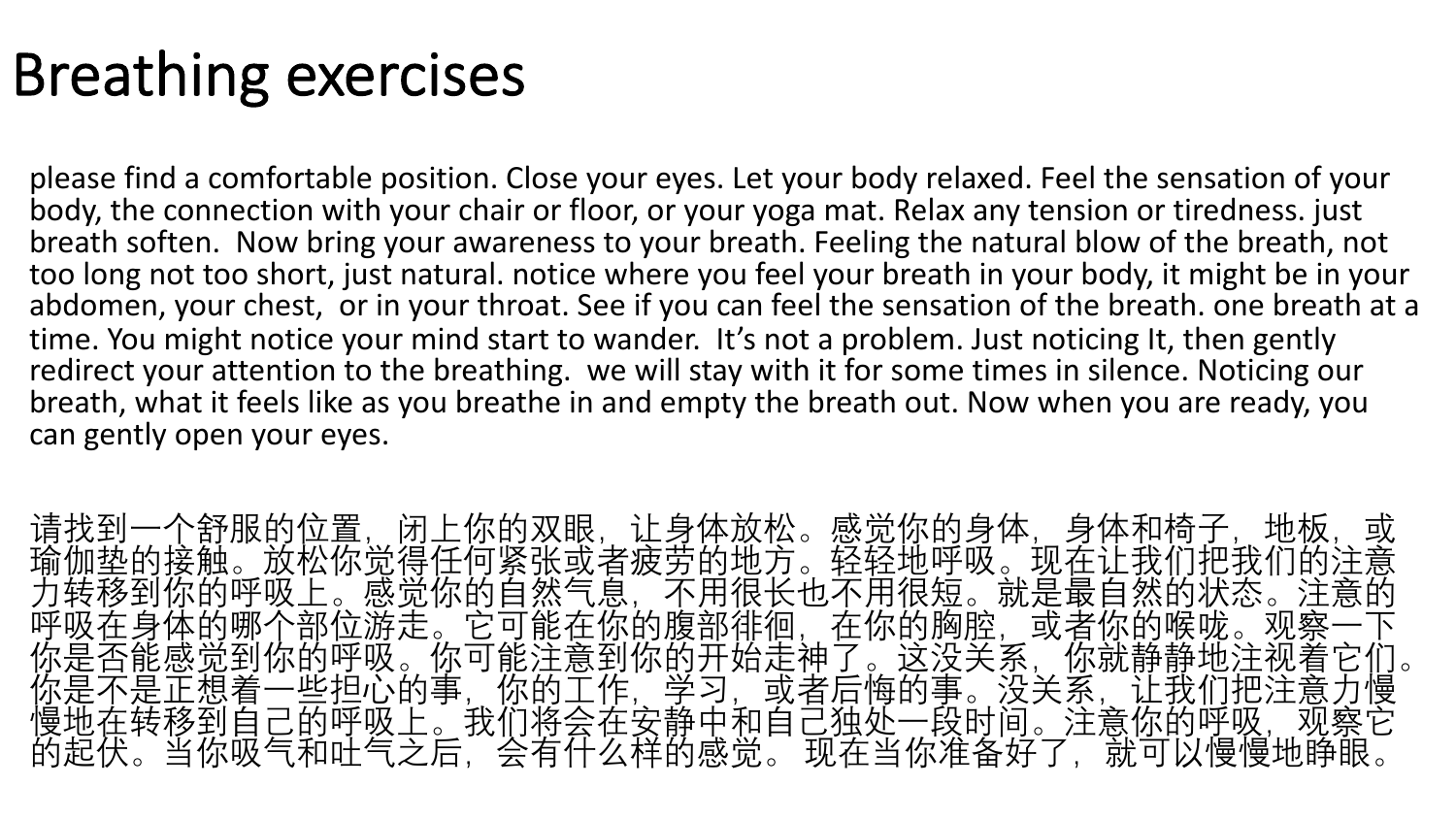## Body Scan

Begin by bringing your attention to your body. You can close your eyes if it's comfortable for you. Take<br>a few deep breaths. You can notice your head, the top, back, and sides of your head. Notice your face, your eyebrow, eyes, nose, cheek, and facial musicals whatever it is experienced, just allow it and let it be. Now move your attention to your neck and shoulders, notice any tightness or pain, let them be soft and relax. Bring your awareness to your arms, any sensation to your arms, elbows, down to your<br>forearms, your wrists and hands, just seeing what's there. without judging. Now slowly move your attention to your chest and upper back, just allow the sensation to be whatever they might be. Notice your stomach and lower back, to feel and let it be. Now move your attention to your hips, down into your legs, thighs, knee, and shins, ankles. Notice your legs, the heat, heaviness. Now move your attention to your feet on the floor, the sensation of touching the floor, the weight, the pressure, just notice, without judging. Now when you are ready, you can gently open your eyes.

| '- <u>我,</u><br>意你你<br>낚<br>皈                             | 适安心<br>得舒<br>· 尔觉<br>· 脸颊<br>当地<br>炋                                                                                           | 憋.<br>呼吸。<br><sup>飞</sup> 移到      |
|-----------------------------------------------------------|--------------------------------------------------------------------------------------------------------------------------------|-----------------------------------|
| 【察晴志<br>郊<br>始<br>平<br>·陌鼻<br>·歴<br>头<br>阀眼<br>的          | 你现是张<br>茬<br><sup>兮</sup> 侧。<br>6年什或是在<br>在什么疼痛<br>在你的脑子里<br>和<br>1元脑句<br>高肌肉<br><i>熱</i> 是百<br>'的<br>▽的头<br>,肩膀。<br>肩膀。<br>夫体 | 洋<br>意<br>、受 <sup>6</sup> '<br>ᡩ  |
| 面部<br>现在<br>眉注<br>徐在位觉就的到判的。置。允馨你断<br>毛意接                 | 都紧肘<br>面<br>里<br>有<br>脖<br>电                                                                                                   | 的服会<br>些                          |
| 游走到<br>继续算<br>'们<br> 竹蓋用<br>北地单位<br>逐就许部分<br>着它<br>地<br>着 | 和臂坝<br>哪臂将感度为<br>出现<br>你的<br>丰<br>丰<br>地<br>意<br>放                                                                             | 腕和<br>王<br>右                      |
| 语细地,                                                      | 1于。抚在让我们的理由,你的眼睛。<br>小姐的男子,我们就是一个男子,不过有一个男子,不过有一个男子,那是不是不过,我们的眼睛。<br>了<br>「不是」<br>「全有」<br>接<br>$\overrightarrow{y}$<br>到和<br>巟 | 胸把重片<br>消散的<br>的注意<br>《现在1        |
| 旨膝脚<br>细盖底<br>们你拿你<br>你拿你<br> 的出<br> 的大米<br> 准冬<br>未服     | 执S不<br>半静<br>是<br>就<br>章瓶<br>温压<br> 的<br>全<br>看                                                                                | ·放在日<br>--集中<br>任何<br>怙<br>囂<br>不 |
| \<br>按<br>脚<br>察<br>·权<br>语<br>触随<br>当<br>_ 日寸<br>可<br>闰  | 量<br>着<br>的开                                                                                                                   | 要<br>需                            |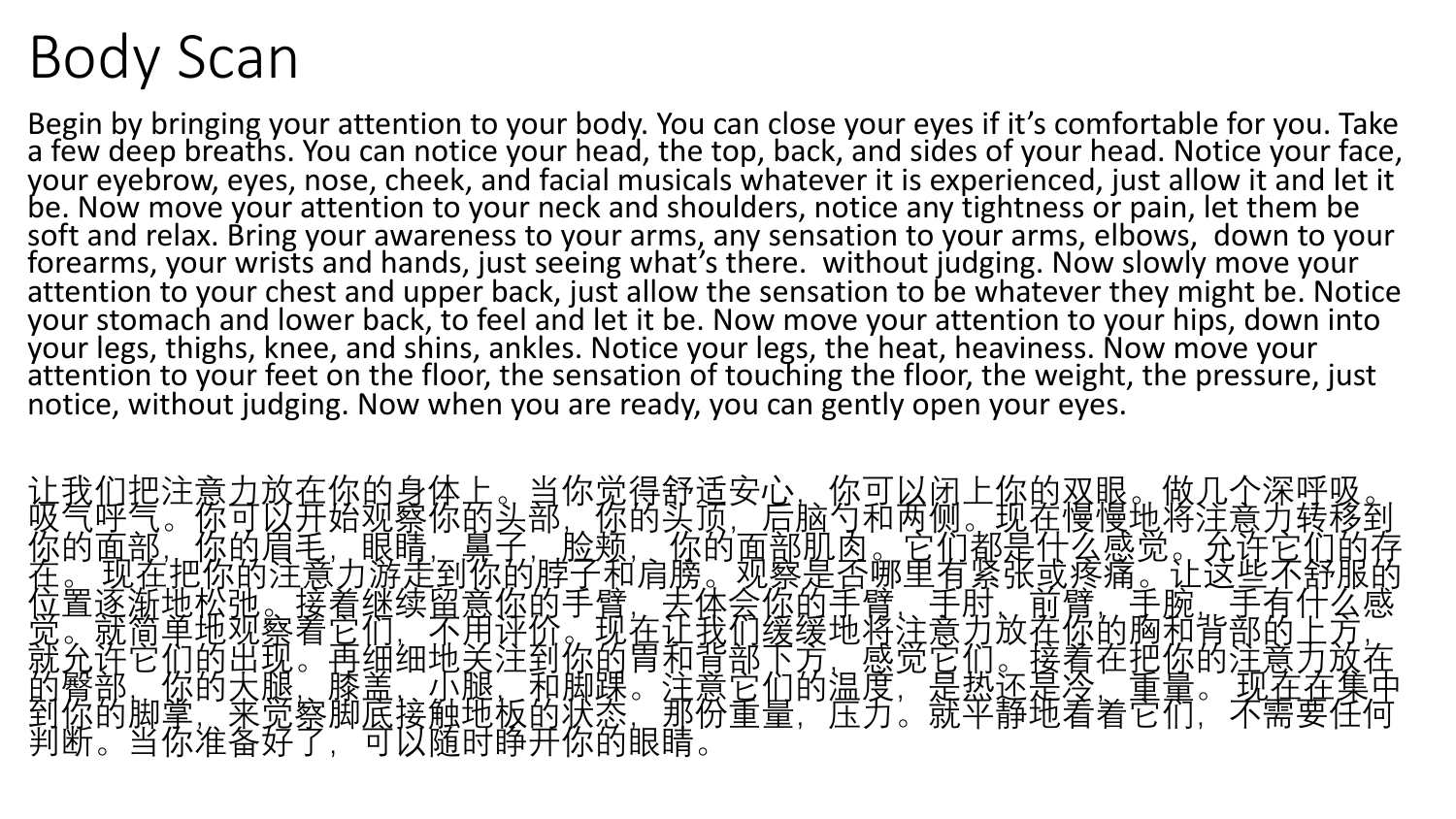## Light Stream Technique (adapted from Shapiro 2001, p.244)

*Gently close your eyes and imagine a light above your head. Imagine that this light is an all-powerful, healing light. What colour would your light be?*

*Imagine, feel, notice that this colored light is coming in through the top of your head and directing itself into the cells of your body. The source of this healing light is the universe: the more that you use, the more you have available.* 

*Gently guide this light thru the cells in your brain… your eyes… your ears… your cheeks… your nose… your mouth…* 

*Slowly move this light down to your neck… your shoulders… your arms… your chest… your abdomen… your waist… your pelvic region… your legs…*

*Pay attention to the sensations in the different parts of your head and slowly guide the light towards any areas of discomfort. Allow the light to slowly absorb the discomfort and heal that area before moving on to the next part of your body.*

*Notice this healing light moving throughout your body, entering your body from the top of your head and moving down and out through the bottoms of your feet.*

*Allow the light to travel throughout your body several times until you no longer feel discomfort in your body.*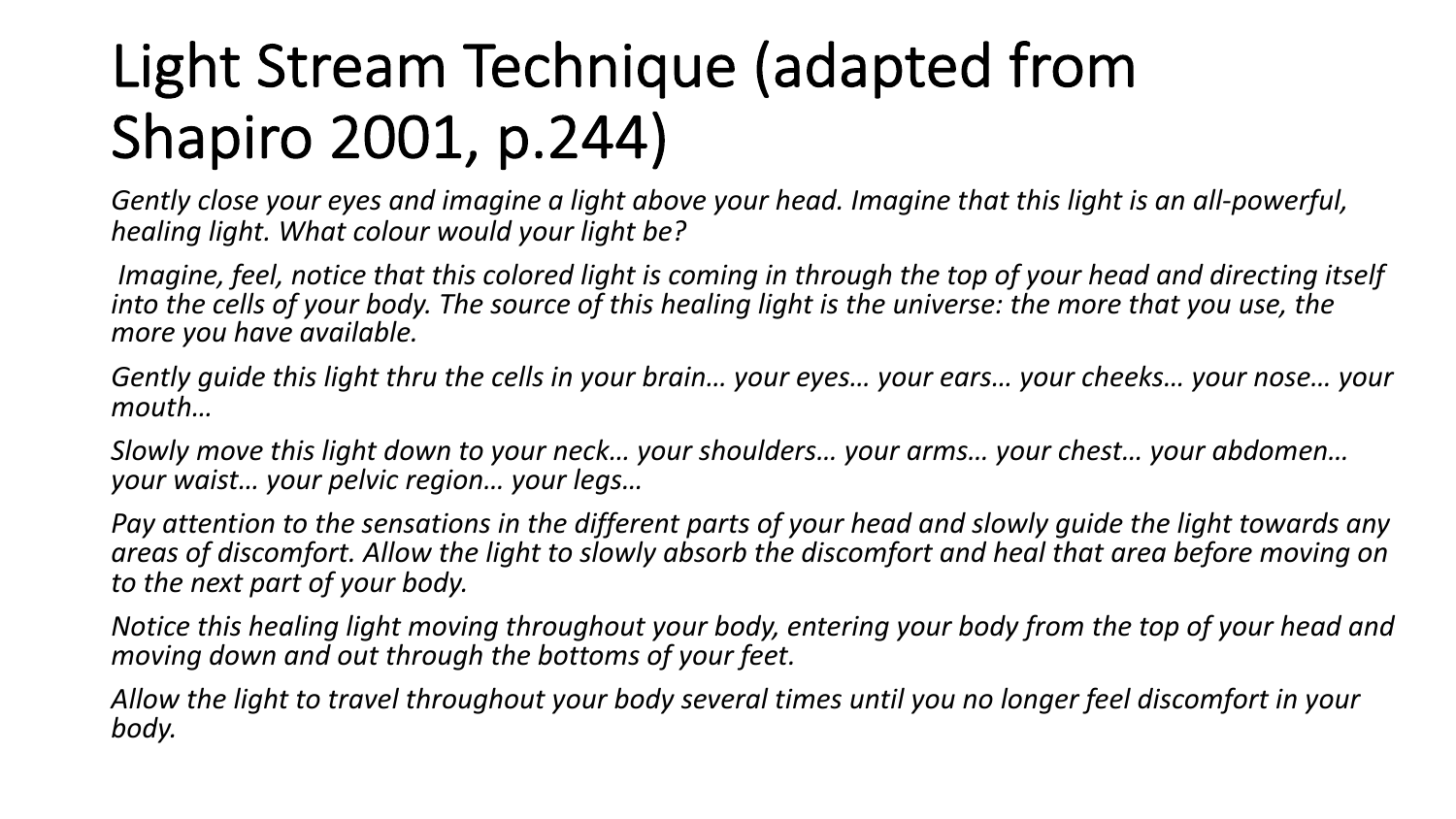### 3-Minute Body Scan

- Begin by bringing your attention into your body.
- You can close your eyes if that's comfortable for you.
- You can notice your body seated wherever you're seated, feeling the weight of your body on the chair, on the floor.
- Take a few deep breaths.
- And as you take a deep breath, bring in more oxygen enlivening the body. And as you exhale, have a sense of relaxing more deeply.
- You can notice your feet on the floor, notice the sensations of your feet touching the floor. The weight and pressure, vibration, heat.
- You can notice your legs against the chair, pressure, pulsing, heaviness, lightness.
- Notice your back against the chair.
- Bring your attention into your stomach area. If your stomach is tense or tight, let it soften. Take a breath.
- Notice your hands. Are your hands tense or tight. See if you can allow them to soften.
- Notice your arms. Feel any sensation in your arms. Let your shoulders be soft.
- Notice your neck and throat. Let them be soft. Relax.
- Soften your jaw. Let your face and facial muscles be soft.
- Then notice your whole body present. Take one more breath.
- Be aware of your whole body as best you can. Take a breath. And then when you're ready, you can open your eyes.